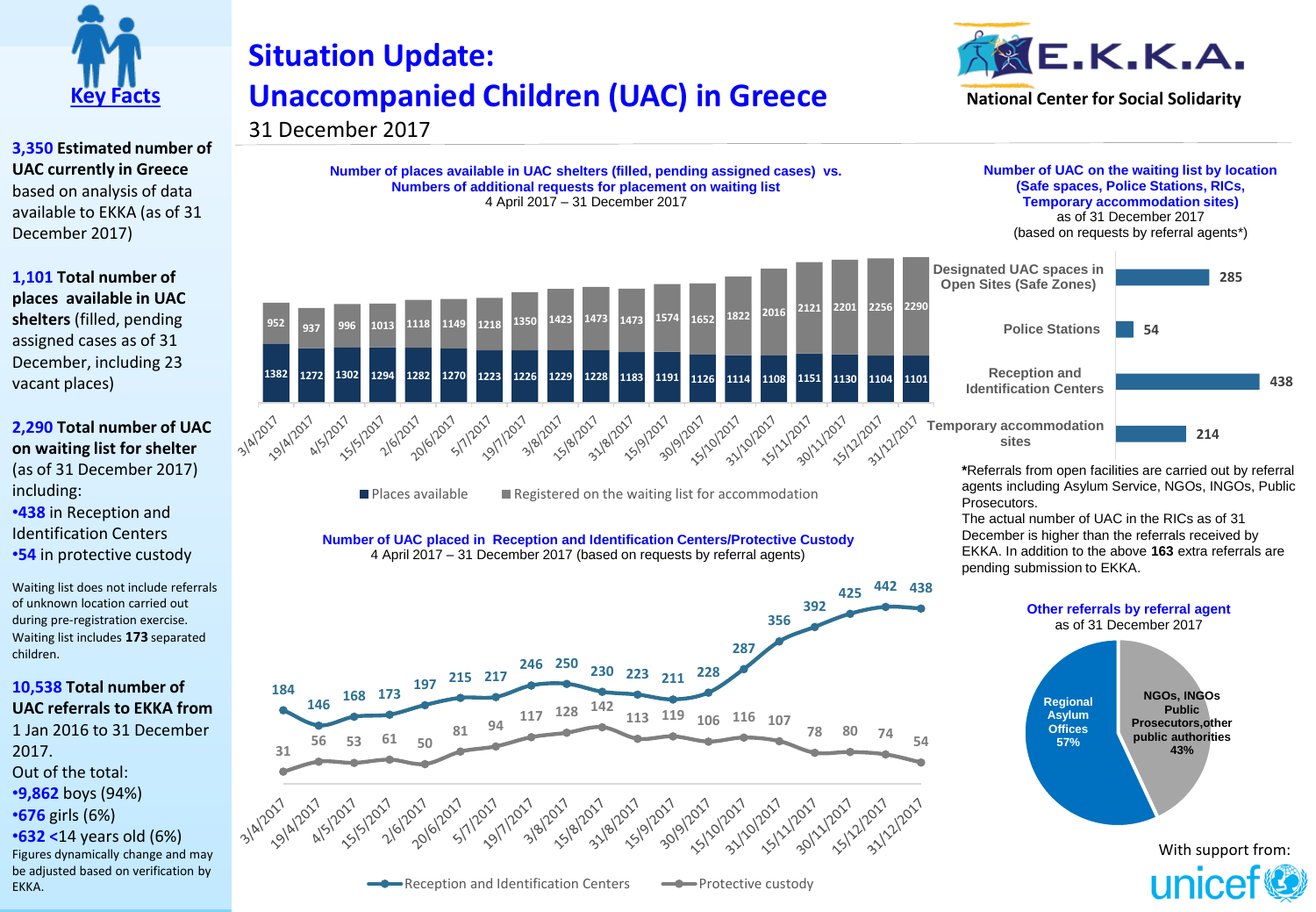## **Situation Update: Unaccompanied Children (UAC) in Greece**

Number and places of UAC Shelters and Safe Zones, 31 December 2017